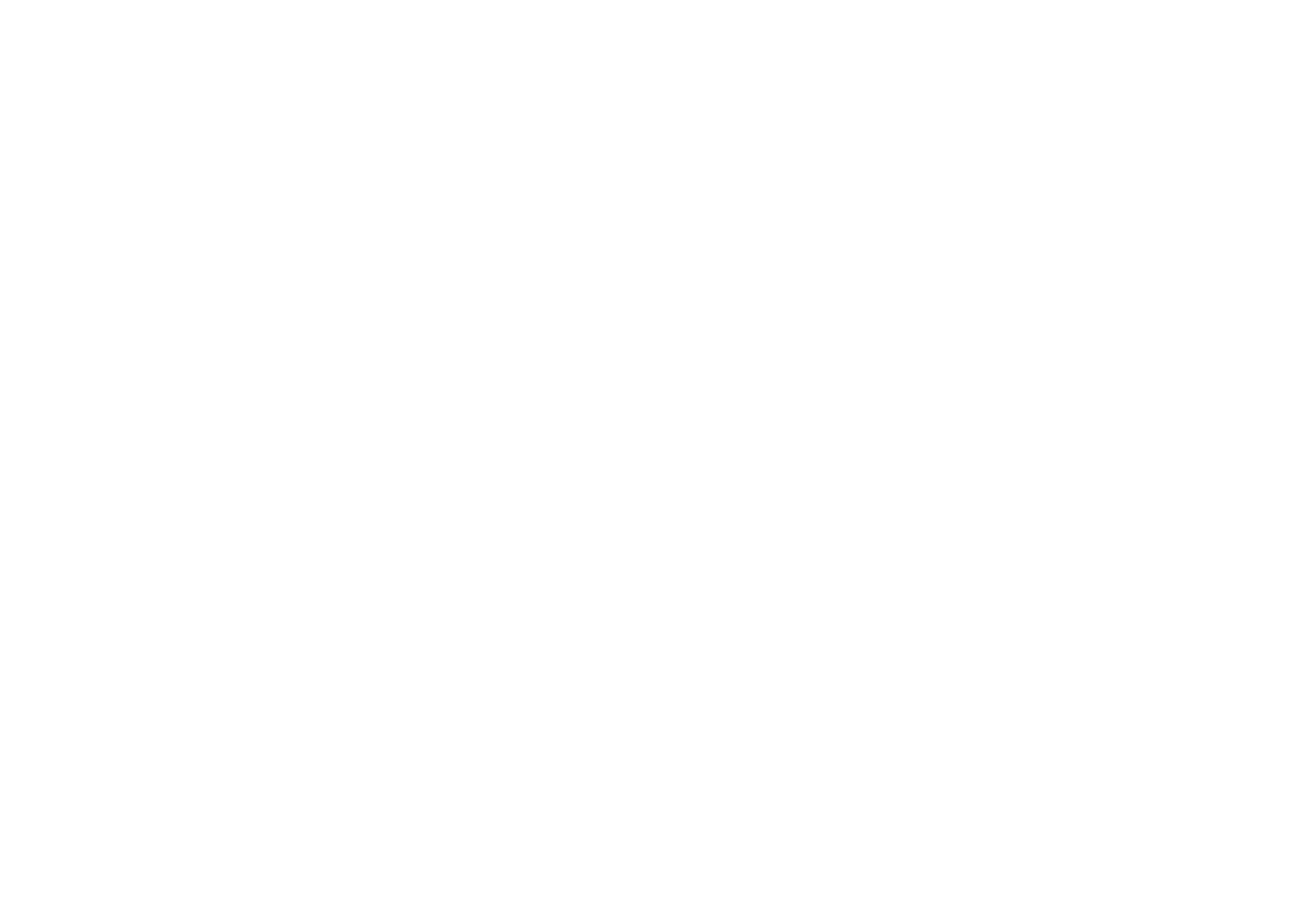#### **Integrated Scales of Development**

Language enables us to comprehend and express ideas, thoughts, opinions and emotions.

In the language learning process, understanding the language heard, that is, receptive language, always precedes the development of expressive language. A young baby will turn when her mother calls her, or wave goodbye when asked, long before she can say her own name or say bye bye. As well as learning to understand and express language, the development of pragmatic skills is necessary in order to use language appropriately in different social contexts and for different purposes.

From birth to school age is a time of enormous development in a child's life. A baby grows from a totally dependent being into a competent communicator and an independent thinker and learner by the time she begins school.

The following tables are an integrated scale that outline typical stages of development in the areas of listening, receptive and expressive language, speech, cognition and social communication. They have been adapted from a number of sources:

- Cottage Acquisition Scales for Listening, Language and Speech
- Preschool Language Scale 4 (PLS 4)
- The Bzoch-League Receptive-Expressive Emergent Language Scale Second Edition
- $\bullet$  (REEL 2)
- The Early Learning Accomplishment Profile Kit (E-LAP)
- The Learning Accomplishment Profile Revised Edition Kit (LAP-R)
- The Rosetti Infant-Toddler Language Scale
- St. Gabriel's Curriculum

A child with hearing impairment follows these stages of development. However, she will need greater exposure to spoken language from the earliest possible time. Language, speech, cognition and pragmatic skills should be developed concurrently through listening in a systematic program that follows the typical stages of development.

It is important to remember that the skills listed on the following pages are based on an average.

There is a considerable range between the earliest and latest times children achieve the various milestones. Your child may not reach a milestone within the given timeframe, but this does not mean that they will not achieve it. These developmental scales are meant as a guide only. They have been included to assist in the provision of a program to suit the individual needs of a particular child.

For full reference and description see Listen Learn and Talk (Ref. Z60407). This is an auditory habilitation resource from Cochlear.

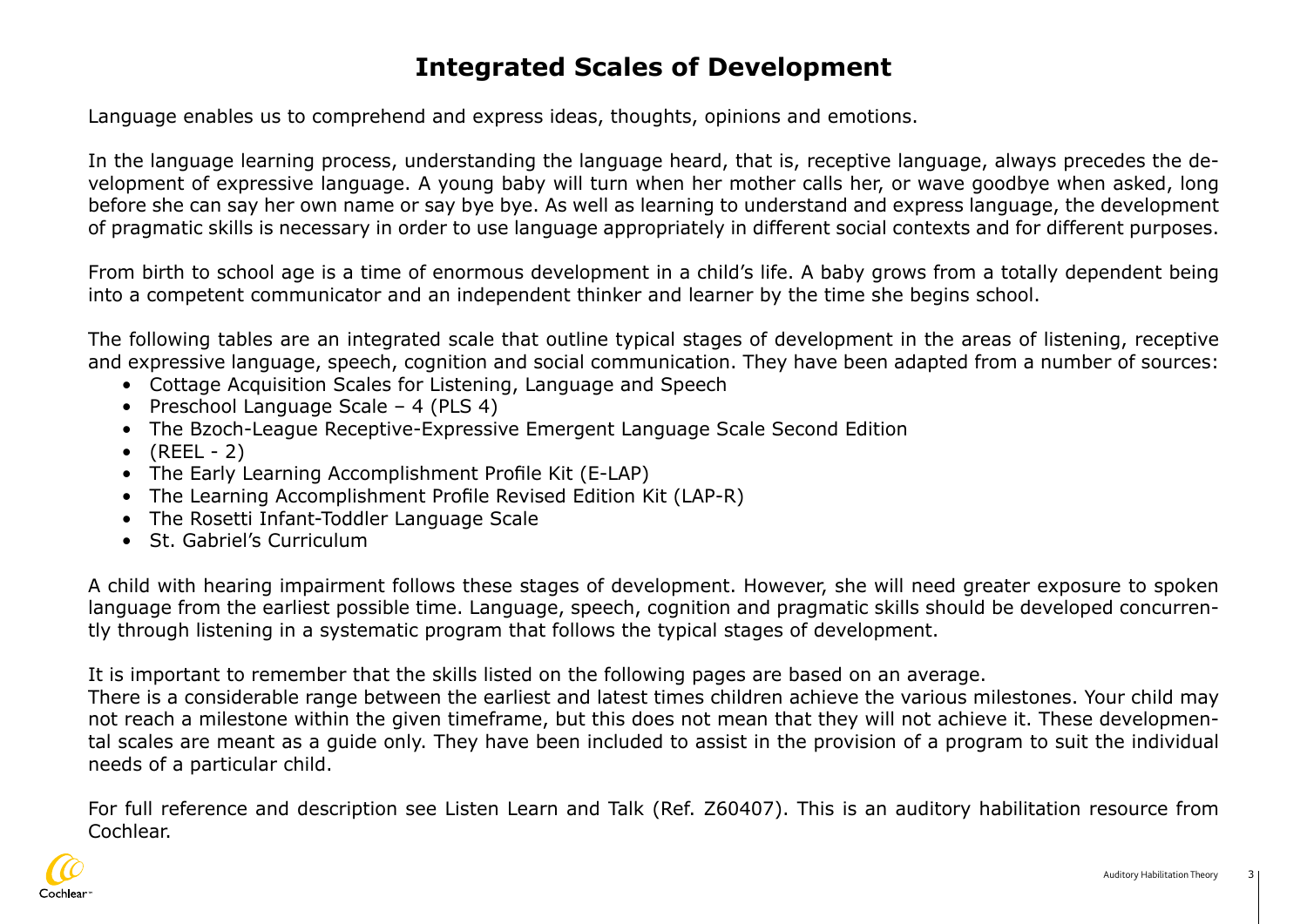

#### 0 to 3 Months

| Listening<br>(Audition)                                                                                                                                                                | Receptive<br>Language                                                                                                                                              | <b>Expressive</b><br>Language                                                                                                                             | <b>Speech</b>                                                              | Cognition                                                                                                                                     | Social<br>Communication<br>(Pragmatics)                                                                                                                                                                                                                                                                     |
|----------------------------------------------------------------------------------------------------------------------------------------------------------------------------------------|--------------------------------------------------------------------------------------------------------------------------------------------------------------------|-----------------------------------------------------------------------------------------------------------------------------------------------------------|----------------------------------------------------------------------------|-----------------------------------------------------------------------------------------------------------------------------------------------|-------------------------------------------------------------------------------------------------------------------------------------------------------------------------------------------------------------------------------------------------------------------------------------------------------------|
| • Auditory awareness<br>• Responds to sound<br>by smiling, head<br>turning, stilling,<br>startling<br>• Responds to loud<br>sounds<br>• Recognizes mo-<br>ther's/ caregiver's<br>voice | • Startles to sudden<br>noises<br>• Responds to spea-<br>ker's face<br>• Responds to talking<br>by quietening or<br>smiling<br>· Quietens with fami-<br>liar voice | • Cries to express<br>hunger and anger<br>• Begins to vocalize to<br>express pleasure<br>• Occasionally voca-<br>lizes in response to<br>voicelike sounds | • Cries<br>• Begins vocalizing<br>other than crying,<br>e.g. coos, gurgles | • Awareness of fami-<br>liar people/situations<br>• Looks at objects/fa-<br>ces briefly<br>• Anticipates certain<br>events, e.g. being<br>fed | • Appears to listen to<br>speaker<br>• Has brief eye con-<br>tact but by 3 mon-<br>ths regularly looks<br>directly at spea-<br>ker's face, localizes<br>speaker with eyes<br>and starts to watch<br>mouth rather than<br>whole face<br>· Smiles/coos in re-<br>sponse, in particular<br>to mother/caregiver |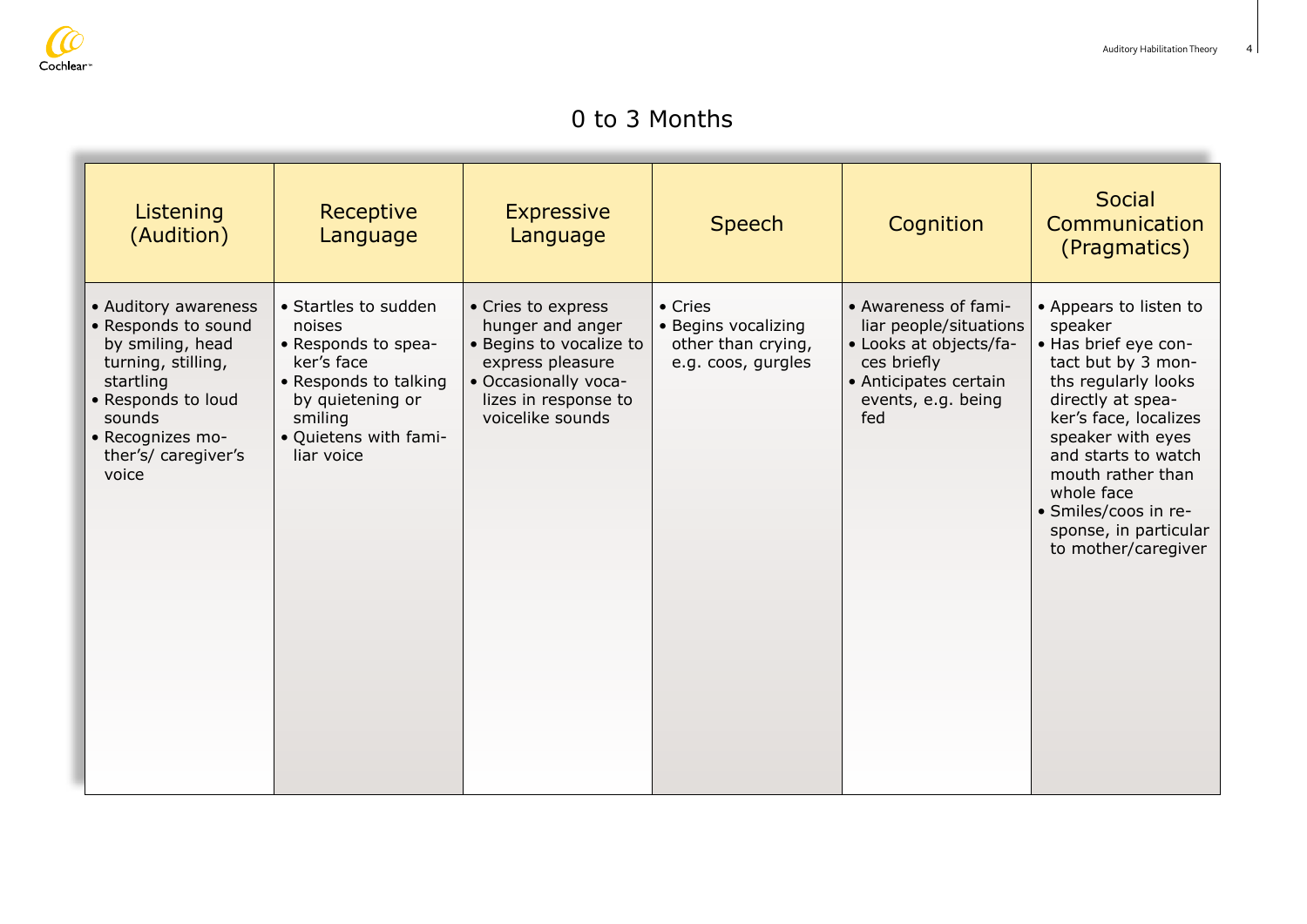### 4 to 6 Months

| Listening<br>(Audition)                                                                                                                                                                                                                                                                                   | Receptive<br>Language                                                                                                                                                                                                                                                           | <b>Expressive</b><br>Language                                                                                                                                                                                                                                                                             | <b>Speech</b>                                                                                                                                                                                                                                                                                              | Cognition                                                                                                                                                                               | <b>Social</b><br>Communication<br>(Pragmatics)                                                                                                                                                                                                                                                                                                                                            |
|-----------------------------------------------------------------------------------------------------------------------------------------------------------------------------------------------------------------------------------------------------------------------------------------------------------|---------------------------------------------------------------------------------------------------------------------------------------------------------------------------------------------------------------------------------------------------------------------------------|-----------------------------------------------------------------------------------------------------------------------------------------------------------------------------------------------------------------------------------------------------------------------------------------------------------|------------------------------------------------------------------------------------------------------------------------------------------------------------------------------------------------------------------------------------------------------------------------------------------------------------|-----------------------------------------------------------------------------------------------------------------------------------------------------------------------------------------|-------------------------------------------------------------------------------------------------------------------------------------------------------------------------------------------------------------------------------------------------------------------------------------------------------------------------------------------------------------------------------------------|
| • Sound begins to<br>have meaning<br>• Listens more acutely<br>• Starts to associate<br>meaning to sound,<br>e.g. responds to<br>own name occasio-<br>nally<br>• Responds to chan-<br>qes in vocal inflec-<br>tions<br>• Starts to localize<br>source of voice with<br>accuracy<br>• Listens to own voice | • Frequently localizes<br>sound source with<br>head or eye turn<br>• Occasionally respon-<br>ds to own name<br>• Discriminates<br>between angry and<br>friendly vocal tones,<br>e.g. cries in respon-<br>se to an angry voice<br>• Usually stops crying<br>in response to voice | • Vocalizes for needs<br>and wants<br>• Vocalizes in respon-<br>se to singing<br>• Blows raspberries,<br>coos, yells<br>· Vocalizes in respon-<br>se to speech<br>• Starts to use a va-<br>riety of vocalizations<br>to express pleasure<br>and displeasure<br>. Vocalizes when alo-<br>ne or with others | $\bullet$ Laughs<br>• Blows raspberries<br>$\bullet$ Coos<br>• Yells<br>• Starts to change<br>duration, pitch and<br>intensity (prosodic<br>features)<br>· Uses vowel [a] as in<br>car<br>• Produces soun-<br>ds with consonant<br>features - friction<br>noises, nasal [m]<br>• Plays at making<br>sounds | • Looks at objects and<br>reaches for them<br>• Starts to learn about<br>cause and effect,<br>e.g. plays with rattle<br>• Recognizes familiar<br>people<br>• Brings objects to<br>mouth | • Maintains eye con-<br>tact<br>• Loves games such<br>as round and round<br>the garden<br>• Produces different<br>vocalizations for<br>different reasons<br>• Imitates facial ex-<br>pressions<br>• Takes the initiative<br>in vocalizing and<br>engages adult in<br>interaction<br>• Starts to understand<br>vocal turn taking,<br>e.g. vocalizes in<br>response to adult<br>vocal input |

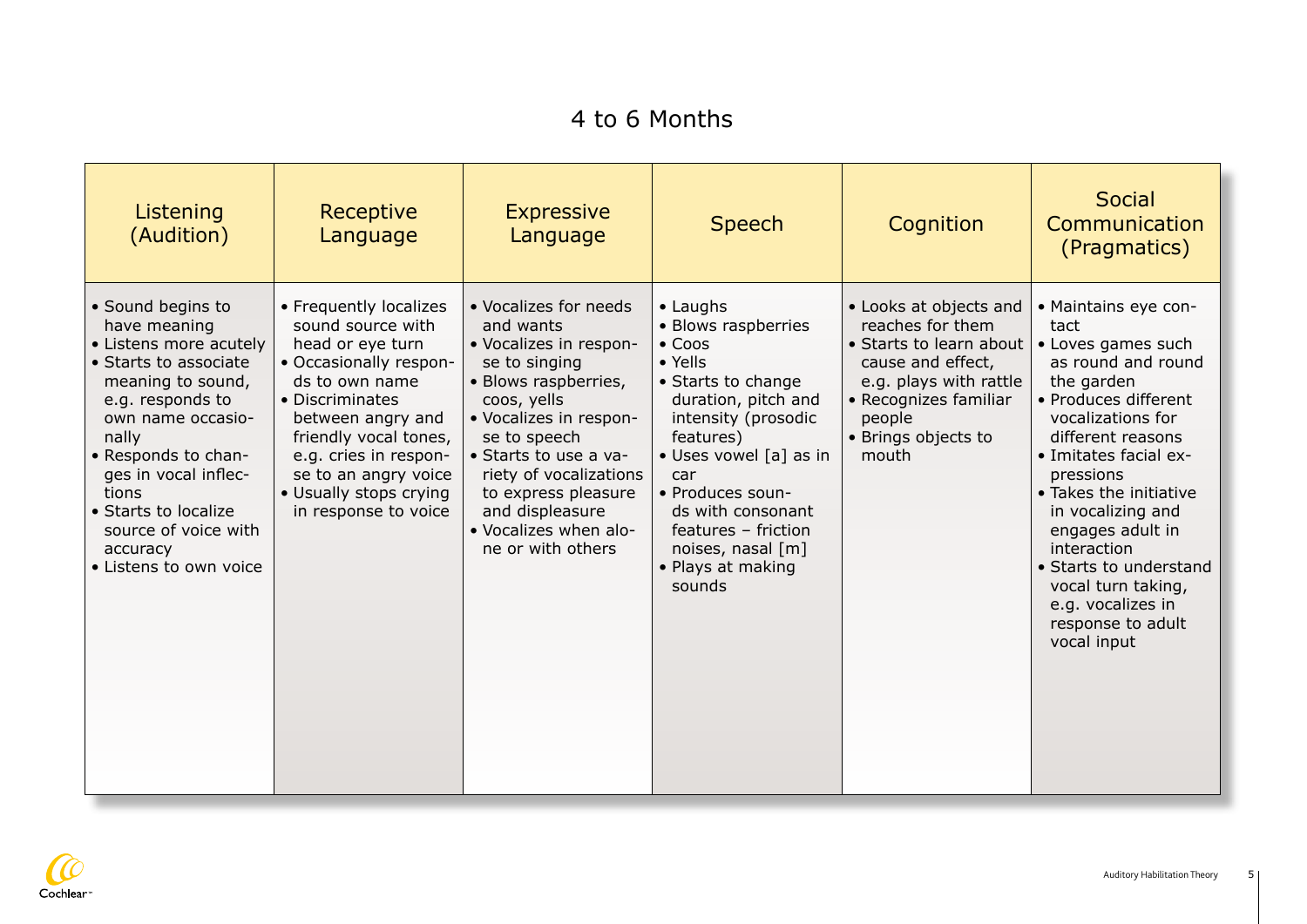

#### 7 to 9 Months

| Listening<br>(Audition)                                                                                                                                                                                                                                | Receptive<br>Language                                                                                                                                                                                                                                                                                                                                                                                                                                                                                                                                                                                                                                                    | <b>Expressive</b><br>Language                                                                                                                                                                                                                                                                                                                                                                                                                      | <b>Speech</b>                                                                                                                                                                                                                                                            | Cognition                                                                                                                                                                                                                                                                                       | <b>Social</b><br>Communication<br>(Pragmatics)                                                                                                                                                                                                                                                                                                                                                                                                                                              |
|--------------------------------------------------------------------------------------------------------------------------------------------------------------------------------------------------------------------------------------------------------|--------------------------------------------------------------------------------------------------------------------------------------------------------------------------------------------------------------------------------------------------------------------------------------------------------------------------------------------------------------------------------------------------------------------------------------------------------------------------------------------------------------------------------------------------------------------------------------------------------------------------------------------------------------------------|----------------------------------------------------------------------------------------------------------------------------------------------------------------------------------------------------------------------------------------------------------------------------------------------------------------------------------------------------------------------------------------------------------------------------------------------------|--------------------------------------------------------------------------------------------------------------------------------------------------------------------------------------------------------------------------------------------------------------------------|-------------------------------------------------------------------------------------------------------------------------------------------------------------------------------------------------------------------------------------------------------------------------------------------------|---------------------------------------------------------------------------------------------------------------------------------------------------------------------------------------------------------------------------------------------------------------------------------------------------------------------------------------------------------------------------------------------------------------------------------------------------------------------------------------------|
| • Localizes sound<br>source with accuracy<br>• Discriminates supra-<br>segmental aspects<br>of duration, pitch<br>and intensity<br>• Has longer attention<br>span<br>• Associates meaning<br>to words<br>· Discriminates vowel<br>and syllable content | • Appears to recogni-<br>ze names of family<br>members in connec-<br>ted speech, even<br>when person named<br>is not in sight<br>• Responds with appro-<br>priate arm gestures<br>to such words as up,<br>high, bye bye, etc.<br>• Enjoys music or sin-<br>ging<br>• Appears to listen to<br>whole conversation<br>between others<br>• Regularly stops ac-<br>tivity when name is<br>called<br>• Appears to recognize<br>the names of a few<br>common objects by<br>localizing them when<br>they are named<br>• More regularly stops<br>activity in response<br>to "no"<br>• Will sustain interest<br>up to a minute while<br>looking at pictures or<br>books with adult | • Repeats CV syllables<br>in babble [pa pa]<br>• Starts to respond<br>with vocalizations<br>when called by<br>name<br>• Plays more games,<br>e.g. pat a cake,<br>peek a boo, hand<br>clapping, etc. and<br>vocalizes during<br>games<br>• Appears to "sing"<br>• Vocalizes to greet a<br>familiar adult<br>• Calls to get attention<br>· Uses some gestures<br>and language appro-<br>priately, e.g. shakes<br>head for "ho"<br>• Vocalizes loudly | • Babbles CV CV [pa<br>pa] [ba ba]<br>• Clicks tongue<br>• Uses a "singsong"<br>voice<br>• Imitates patterns of<br>intonation<br>• Uses low central vo-<br>wels most frequently<br>$[o]$ (hot) $[ae]$ (bat)<br>$[a]$ (car)<br>· Uses some conso-<br>nants $[p, b, m, d]$ | • Imitates physical<br>action<br>• Recognizes familiar<br>objects<br>• Places object in one<br>hand and then the<br>other<br>• Holds one cube and<br>takes another<br>• Smiles at self in<br>mirror<br>• Loves hiding and fin-<br>ding games<br>• Gives, points, shows<br>• Pulls rings off peg | • Begins to under-<br>stand that communi-<br>cation is a two-way<br>process<br>• Shows a desire to<br>interact with people<br>• Becomes more lively<br>to familiar people<br>• Demonstrates antici-<br>pation of activities<br>• Nods, waves and<br>claps<br>• Calls to get attention<br>• Requests by rea-<br>ching and pointing<br>• Enjoys frolic play<br>• Continues to deve-<br>lop turn taking skills<br>• Begins book sharing<br>by<br>· looking at pictures in<br>a book with adult |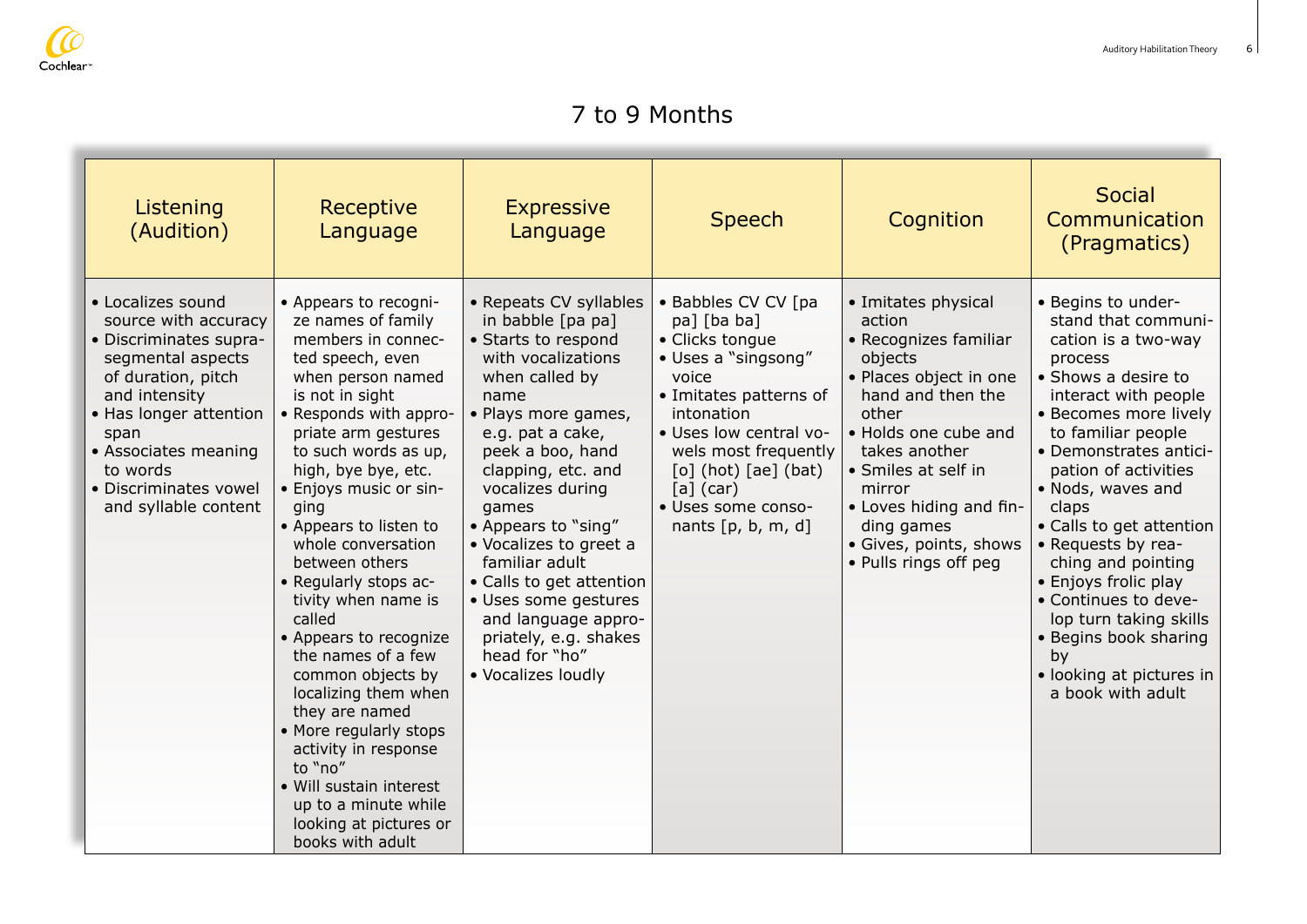### 10 to 12 Months

| Listening<br>(Audition)                                                                                                                                                                         | Receptive<br>Language                                                                                                                                                                                                                                                                                                                                                                                                                                                                                                                                                                     | <b>Expressive</b><br>Language                                                                                                                                                                                                                                                                                                                                                                                                                                                                                              | <b>Speech</b>                                                                                                                                                                                                                                                                                                                                | Cognition                                                                                                                                                                                                                                                                                                 | Social<br>Communication<br>(Pragmatics)                                                                                                                                                                                                                                                                                                                                                                                                                                                                                                       |
|-------------------------------------------------------------------------------------------------------------------------------------------------------------------------------------------------|-------------------------------------------------------------------------------------------------------------------------------------------------------------------------------------------------------------------------------------------------------------------------------------------------------------------------------------------------------------------------------------------------------------------------------------------------------------------------------------------------------------------------------------------------------------------------------------------|----------------------------------------------------------------------------------------------------------------------------------------------------------------------------------------------------------------------------------------------------------------------------------------------------------------------------------------------------------------------------------------------------------------------------------------------------------------------------------------------------------------------------|----------------------------------------------------------------------------------------------------------------------------------------------------------------------------------------------------------------------------------------------------------------------------------------------------------------------------------------------|-----------------------------------------------------------------------------------------------------------------------------------------------------------------------------------------------------------------------------------------------------------------------------------------------------------|-----------------------------------------------------------------------------------------------------------------------------------------------------------------------------------------------------------------------------------------------------------------------------------------------------------------------------------------------------------------------------------------------------------------------------------------------------------------------------------------------------------------------------------------------|
| • Associates meaning<br>to more words<br>• Monitors own voice<br>and voices of others<br>• Localizes sound from<br>a distance<br>• Discriminates spe-<br>aker's voice from<br>competing stimuli | • Appears to enjoy<br>listening to new<br>words<br>• Generally able to<br>listen to speech wi-<br>thout being distrac-<br>ted by other compe-<br>ting sounds<br>• Occasionally gives<br>toys and objects<br>to adult on verbal<br>request<br>• Occasionally follows<br>simple commands,<br>e.g. Put that down.<br>• Responds to music<br>with body or hand<br>movement in appro-<br>ximate time<br>• Demonstrates<br>understanding of<br>verbal requests with<br>appropriate head<br>and body gestures<br>• Shows increased<br>attention to speech<br>over prolonged pe-<br>riods of time | · Uses jargon of 4<br>or more syllables -<br>short sentence-like<br>structures without<br>true words<br>• Starts to use varied<br>jargon patterns with<br>adult intonation pat-<br>terns when playing<br>alone<br>· Initiates speech ge-<br>sture games such as<br>round and round the<br>garden<br>• Talks to toys/objects<br>using longer verbal<br>patterns<br>• Frequently responds<br>to songs or rhymes<br>by vocalizing<br>• Imitates action pai-<br>red with sound<br>• May use first words,<br>e.g. bye bye, mama | • Imitates sounds and<br>• number of syllables<br>• used by others<br>• o Uses supraseg-<br>mental<br>• features<br>• o Uses longer<br>strings of<br>• repeated syllables<br>• o Vowels and conso-<br>nants<br>• are systematically<br>varied<br>• [ba di ba di]<br>• o Mostly uses plosi-<br>ves<br>$\bullet$ and nasals [p, b, d,<br>$m$ ] | • Resists when toy is<br>taken away<br>• Relates an action to<br>an object, e.g. spo-<br>on with stirring, car<br>with pushing<br>• Responds to lau-<br>ghter by repeating<br>action<br>• Takes peg from peg<br>board<br>• Matches two identi-<br>cal objects<br>• Attempts to build a<br>two block tower | • Starts to under-<br>stand question and<br>answer, e.g. shakes<br>head appropriately<br>for "no"<br>• Understanding of<br>interaction continues<br>to develop<br>• Understands gree-<br>tings<br>• Turn taking skills<br>continue to develop<br>· Vocalizes in respon-<br>se to mother's call<br>• Indicates desire to<br>change activities<br>• Responds to lau-<br>ghter by repeating<br>action<br>• Begins directing<br>others by tugging,<br>pushing<br>• Vocalizes with ge-<br>sture to protest<br>• Enjoys games and<br>initiates them |

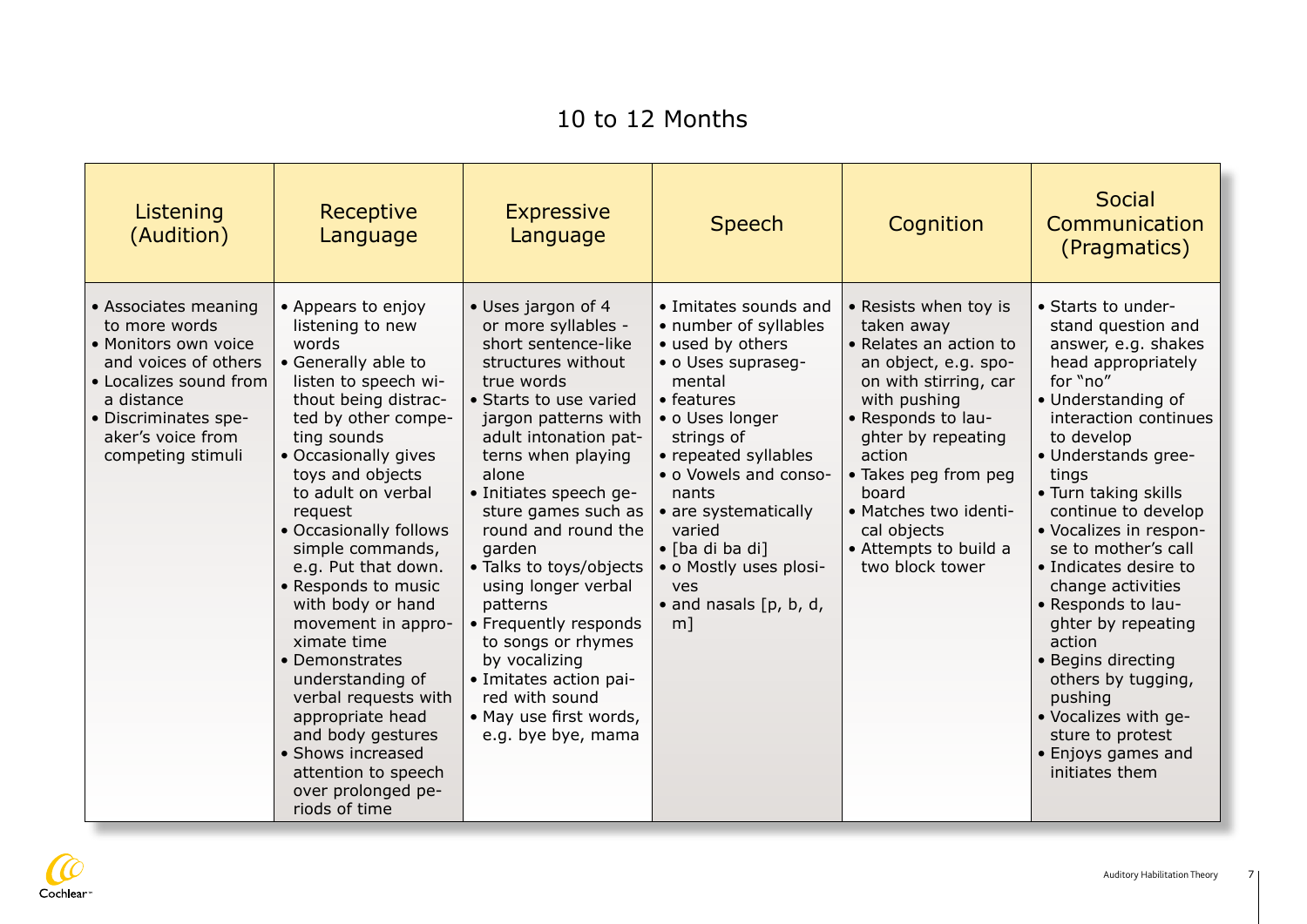

#### 13 to 15 Months

| Listening<br>(Audition)                                                                                                                                                                                                                             | Receptive<br>Language                                                                                                                                                                                                                                                                                                                                                                                | <b>Expressive</b><br>Language                                                                                                                                                                                                                                                                      | <b>Speech</b>                                                                                                                                                                                                                               | Cognition                                                                                                                                                                                                                                                                                                                                                             | <b>Social</b><br>Communication<br>(Pragmatics)                                                                                                                                                                                                                                                        |
|-----------------------------------------------------------------------------------------------------------------------------------------------------------------------------------------------------------------------------------------------------|------------------------------------------------------------------------------------------------------------------------------------------------------------------------------------------------------------------------------------------------------------------------------------------------------------------------------------------------------------------------------------------------------|----------------------------------------------------------------------------------------------------------------------------------------------------------------------------------------------------------------------------------------------------------------------------------------------------|---------------------------------------------------------------------------------------------------------------------------------------------------------------------------------------------------------------------------------------------|-----------------------------------------------------------------------------------------------------------------------------------------------------------------------------------------------------------------------------------------------------------------------------------------------------------------------------------------------------------------------|-------------------------------------------------------------------------------------------------------------------------------------------------------------------------------------------------------------------------------------------------------------------------------------------------------|
| • Identifies more<br>words<br>• Processes simple<br>language<br>• Auditory memory of<br>one item at the end<br>of a phrase/senten-<br>ce<br>• Discriminates<br>between familiar<br>phrases<br>• Follows one step<br>directions that are<br>familiar | • Understands more<br>new words each<br>week<br>· Follows one step di-<br>rections during play<br>• Understands simple<br>where questions,<br>e.g. Where's daddy?<br>• Recognizes and<br>demonstrates un-<br>derstanding of many<br>objects by pointing<br>• Understands more<br>familiar phrases<br>• Begins to recognize<br>names of various<br>body parts, e.g.<br>eyes, hands<br>• Enjoys rhymes | • Uses 7 or more<br>words consistently<br>• Uses voice and<br>gesture to obtain<br>desired object<br>• Continues to use<br>jargon with more<br>true words develo-<br>ping<br>• Incorporates pau-<br>sing and intonation<br>into jargon<br>• Imitates new words<br>spontaneously<br>$\bullet$ Sings | • Imitates alternated<br>vowels<br>• Approximates single<br>words<br>• Uses most vowels in<br>vocal play<br>• Uses more front<br>consonants plosives<br>$[p, b, d]$ , nasals $[m,$<br>$n$ ]<br>• Uses fricative [h]<br>• Uses semivowel [w] | • Sustains interest in<br>desired object for<br>two minutes and<br>more<br>• Places circle in sha-<br>pe board<br>• Builds a tower with<br>two cubes<br>• Begins to make<br>marks on paper with<br>thick crayon<br>• Imitates more ac-<br>tions, e.g. patting<br>doll<br>• Demonstrates<br>functional use of<br>objects<br>• Removes lid of box<br>to find hidden toy | • Continues to deve-<br>lop eye contact with<br>speaker for longer<br>periods<br>• Takes turns as ex-<br>pressive language<br>develops<br>• Plays fetching game<br>· Involves others by<br>showing things, e.g.<br>shoes/clothing du-<br>ring play<br>• Begins to under-<br>stand "wh" que-<br>stions |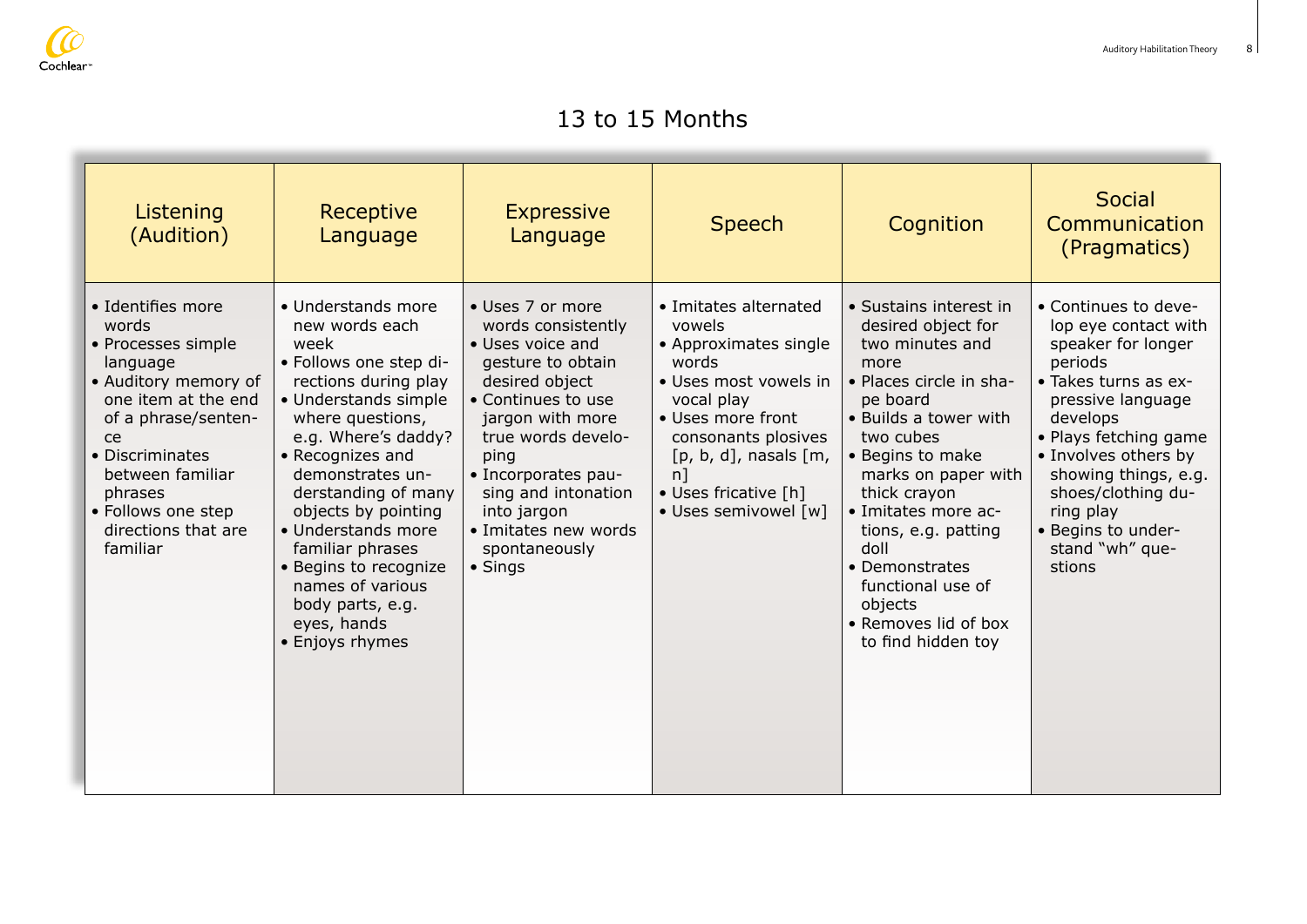### 16 to 18 Months

| Listening<br>(Audition)                                                                                                                                                                       | Receptive<br>Language                                                                                                                                                                                                                                                                                                                           | <b>Expressive</b><br>Language                                                                                                                                                                                    | <b>Speech</b>                                                                                                                                           | Cognition                                                                                                                                                                                                                                                                                                             | <b>Social</b><br>Communication<br>(Pragmatics)                                                                                                                                                                                      |
|-----------------------------------------------------------------------------------------------------------------------------------------------------------------------------------------------|-------------------------------------------------------------------------------------------------------------------------------------------------------------------------------------------------------------------------------------------------------------------------------------------------------------------------------------------------|------------------------------------------------------------------------------------------------------------------------------------------------------------------------------------------------------------------|---------------------------------------------------------------------------------------------------------------------------------------------------------|-----------------------------------------------------------------------------------------------------------------------------------------------------------------------------------------------------------------------------------------------------------------------------------------------------------------------|-------------------------------------------------------------------------------------------------------------------------------------------------------------------------------------------------------------------------------------|
| • Discriminates<br>between more phra-<br>ses<br>· Identifies and asso-<br>ciates more words to<br>related objects, e.g.<br>toys, body parts,<br>food, clothing<br>· Imitates words he-<br>ard | • Understands more<br>simple questions<br>• Begins to under-<br>stand longer phrases<br>with key word in<br>middle of sentence<br>• Develops category<br>vocabulary<br>• Identifies more body<br>parts<br>• Finds familiar object<br>not in sight<br>• Understands 50 or<br>more words<br>· Identifies some<br>clothing items, toys<br>and food | • Jargon disappears<br>• Increases vocabu-<br>lary, 10 or more<br>meaningful words<br>• Decreases use of<br>gesture - relies on<br>talking to communi-<br>cate<br>· Imitates words he-<br>ard<br>• Asks for more | • Increases single<br>word approximations<br>• Most vowels present<br>· Still mainly produ-<br>cing front conso-<br>nants $[p, b, d, m, n,$<br>$h, w$ ] | • Imitates circular<br>scribble<br>• Places 3 to 6 pegs in<br>pegboard<br>• Retrieves desired<br>toy from behind an<br>obstacle<br>• Picks up small<br>objects<br>• Turns bottle upside<br>down to obtain toy<br>• Points to pictures in<br>a book and begins<br>to turn pages<br>• Demonstrates object<br>permanence | • Requests object or<br>help from adult by<br>gesturing and voca-<br>lizing<br>· Initiates vocal inte-<br>raction<br>• Prefers to be with<br>familiar people<br>• Shows caution with<br>strangers<br>• Imitates other chil-<br>dren |

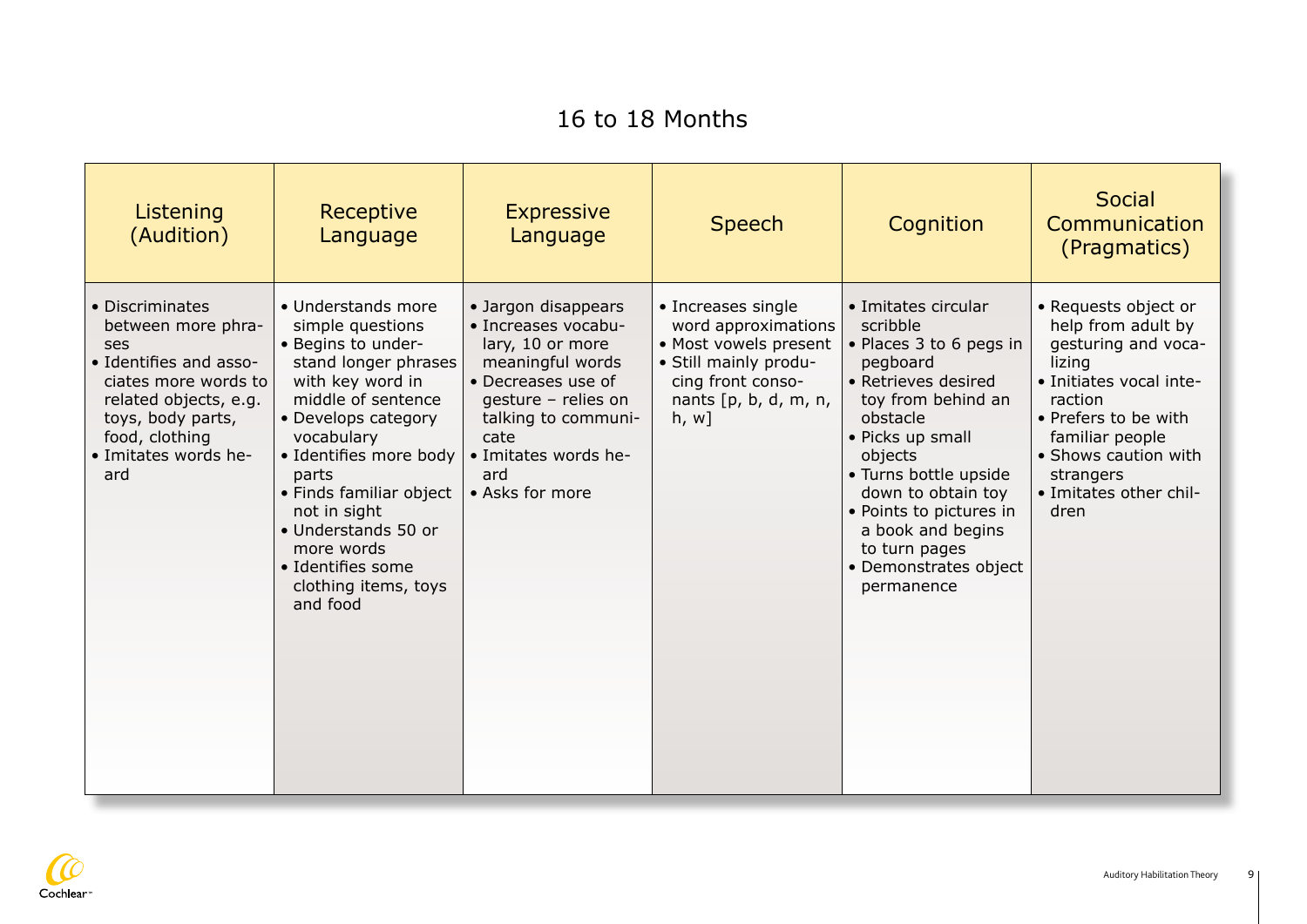

#### 19 to 24 Months

| Listening<br>(Audition)                                                                                                                                                                                                                                       | Receptive<br>Language                                                                                                                                                                                                                                                                                                                                                                                                 | <b>Expressive</b><br>Language                                                                                                                                                                                                                                                                                                                                                                                                                                                                          | <b>Speech</b>                                                                                                                                                                                                                                                                                                                                          | Cognition                                                                                                                                                                                                                                                                                                                                                                                                                                                                                     | <b>Social</b><br>Communication<br>(Pragmatics)                                                                                                                                                                                                                                                                                                                          |
|---------------------------------------------------------------------------------------------------------------------------------------------------------------------------------------------------------------------------------------------------------------|-----------------------------------------------------------------------------------------------------------------------------------------------------------------------------------------------------------------------------------------------------------------------------------------------------------------------------------------------------------------------------------------------------------------------|--------------------------------------------------------------------------------------------------------------------------------------------------------------------------------------------------------------------------------------------------------------------------------------------------------------------------------------------------------------------------------------------------------------------------------------------------------------------------------------------------------|--------------------------------------------------------------------------------------------------------------------------------------------------------------------------------------------------------------------------------------------------------------------------------------------------------------------------------------------------------|-----------------------------------------------------------------------------------------------------------------------------------------------------------------------------------------------------------------------------------------------------------------------------------------------------------------------------------------------------------------------------------------------------------------------------------------------------------------------------------------------|-------------------------------------------------------------------------------------------------------------------------------------------------------------------------------------------------------------------------------------------------------------------------------------------------------------------------------------------------------------------------|
| • Auditory memory of<br>2 items<br>• Discriminates songs<br>• Comprehends a va-<br>riety of phrases<br>· Discriminates de-<br>scriptive phrases<br>• Follows a two step<br>direction, e.g. Get<br>your ball and throw<br>it.<br>• Identifies by cate-<br>gory | • Completes two<br>requests with one<br>object<br>• Chooses two familiar<br>objects<br>• Comprehends action<br>phrases<br>• Points to a range<br>of body parts, e.g.<br>elbow, cheek<br>• Begins to under-<br>stand personal pro-<br>nouns $-$ my, mine,<br>you<br>• Recognizes new<br>words daily<br>• Increases compre-<br>hension - decodes<br>simple syntax<br>• By 24 months un-<br>derstands 250 - 300<br>words | • Occasionally imi-<br>tates $2 - 3$ word<br>phrases<br>• Uses new words<br>regularly<br>• Increases expressi-<br>ve vocabulary to 30<br>words or more<br>• Attempts "stories" -<br>longer utterances in<br>jargon to get mes-<br>sage across<br>· Begins to use own<br>name when talking<br>about self<br>· Uses possessive pro-<br>$nouns - mine$<br>• May ask where que-<br>stions Where car?<br>• By 24 months may<br>use $2 - 3$ word<br>phrases with nouns,<br>some verbs and<br>some adjectives | • Approximates words<br>• Substitutes /w/ for<br>/r/<br>• Uses suprasegmen-<br>tal features<br>• Most vowels and<br>diphthongs present<br>• Consonants [k, g, t,<br>ng] emerging<br>• Consonants $[p, b, c]$<br>m, h, n, d] establi-<br>shed $-$ used in initial<br>position in words<br>• Consonants often<br>omitted in medial<br>and final position | • Imitates symbolic<br>play, e.g. household<br>activities<br>• Uses one object as<br>symbol for another<br>· Places triangle, cir-<br>cle, square in shape<br>board<br>• Imitates vertical<br>strokes<br>• Threads three beads<br>• Begins to tear paper<br>• Imitates ordering of<br>nesting cups<br>• Begins to categorize<br>objects in play<br>• Uses two toys toge-<br>ther<br>• Stacks blocks/builds<br>tower<br>• Completes simple<br>pull out puzzle<br>• Activates mechanical<br>toy | • Begins to develop<br>more self confidence<br>and is happy to be<br>with other people<br>• Initiates pretend<br>play<br>• Responds to re-<br>quests from adults<br>• Practices adult-like<br>conversation about<br>familiar themes<br>• Uses words to inte-<br>ract<br>• Requests informa-<br>tion, e.g. What is<br>this?<br>• Develops turn taking<br>in conversation |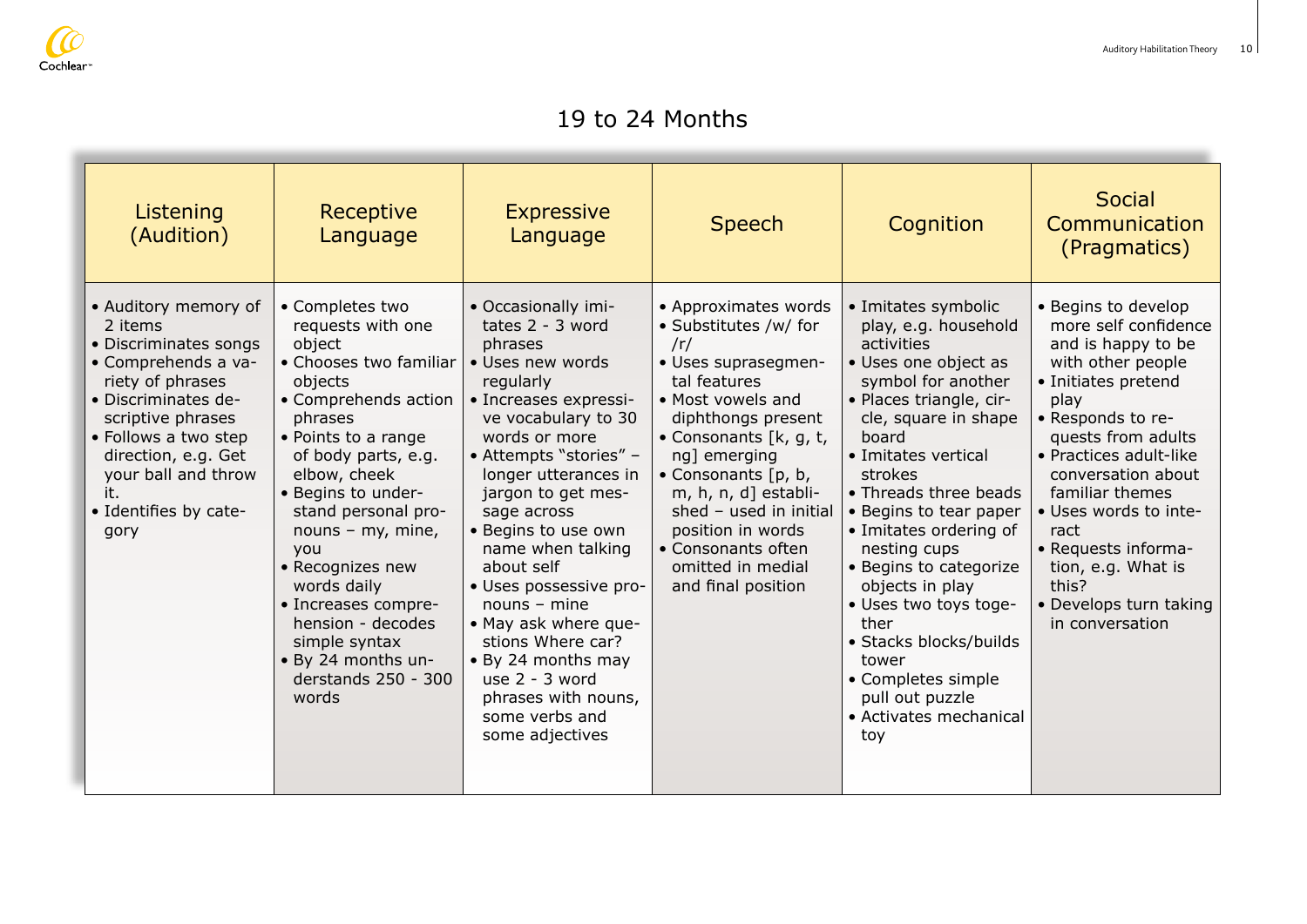#### 25 to 30 Months

| Listening<br>(Audition)                                                                                                                                                               | Receptive<br>Language                                                                                                                                                                                                                                                                                                                                                                                                                                                                                              | <b>Expressive</b><br>Language                                                                                                                                                                                                                                                                                                                                                                                                                                                                                        | <b>Speech</b>                                                                                                                                                                                                                                                                                                                                                                                                                            | Cognition                                                                                                                                                                                                                                                                                                                                                                                                                                                        | <b>Social</b><br>Communication<br>(Pragmatics)                                                                                                                                                                                                                                                                   |
|---------------------------------------------------------------------------------------------------------------------------------------------------------------------------------------|--------------------------------------------------------------------------------------------------------------------------------------------------------------------------------------------------------------------------------------------------------------------------------------------------------------------------------------------------------------------------------------------------------------------------------------------------------------------------------------------------------------------|----------------------------------------------------------------------------------------------------------------------------------------------------------------------------------------------------------------------------------------------------------------------------------------------------------------------------------------------------------------------------------------------------------------------------------------------------------------------------------------------------------------------|------------------------------------------------------------------------------------------------------------------------------------------------------------------------------------------------------------------------------------------------------------------------------------------------------------------------------------------------------------------------------------------------------------------------------------------|------------------------------------------------------------------------------------------------------------------------------------------------------------------------------------------------------------------------------------------------------------------------------------------------------------------------------------------------------------------------------------------------------------------------------------------------------------------|------------------------------------------------------------------------------------------------------------------------------------------------------------------------------------------------------------------------------------------------------------------------------------------------------------------|
| • Auditory memory of<br>2 items in different<br>linguistic contexts<br>• Listens to familiar<br>songs on tape<br>• Comprehends longer<br>utterances<br>• Listens from a di-<br>stance | • Begins to under-<br>stand complex lan-<br>guage<br>• Comprehends more<br>complex action<br>phrases<br>• Understands fun-<br>ctions, e.g. What do<br>we use for drinking?<br>$-$ points to up<br>• Begins to under-<br>stand size differen-<br>ces, e.g. big/little<br>• Begins to under-<br>stand prepositions,<br>e.g. in, on, under<br>• Receptive vocabula-<br>ry increases<br>• Begins to under-<br>stand concept of<br>quantity, e.g. one,<br>all<br>• Understands pro-<br>nouns, e.g. he, she,<br>they, we | $\bullet$ Uses 2 - 3 word<br>phrases more consi-<br>stently<br>· Uses some personal<br>pronouns, e.g. me,<br>you<br>• Asks for help using<br>two or more words,<br>e.g. wash hands<br>• Begins to name pri-<br>mary colors<br>• Refers to self by<br>pronoun me<br>• Repeats 2 numbers<br>counting<br>• Answers "wh" que-<br>stions, e.g What's<br>that?, What's<br>doing?, Who?<br>• Recites nursery<br>rhymes and favorite<br>songs<br>• Understands and<br>answers "can you".<br>Uses negation, e.g.<br>don't, no | • Loves experimenting<br>with prosodic featu-<br>res<br>• Begins to use stress<br>correctly<br>• Repeats words and<br>phrases<br>• Consonants [f, y]<br>emerging<br>• Consonants, e.g.<br>$[m, p, b]$ used in<br>final position<br>• Word/phrases<br>shortened- medial<br>consonants often<br>omitted<br>• Tends to over pro-<br>nounce words<br>• Different pronun-<br>ciation of the same<br>word occurs fre-<br>quently<br>• Whispers | • Continues symbolic<br>play, e.g. talking on<br>the phone<br>• Completes actions,<br>e.g. clap hands and<br>high 5s<br>• Uses toys appropria-<br>tely<br>• Performs related<br>activities at play<br>• Turns one page at a<br>time<br>• Imitates vertical,<br>horizontal lines and<br>circle<br>• Matches identical<br>picture to picture<br>and shape to shape<br>• Puts two parts of a<br>whole together<br>• Understands number<br>concept of one and<br>two | • Enjoys talking, e.g.<br>pretends to have a<br>conversation on the<br>phone<br>• Completes actions,<br>e.g. Give me five<br>• Begins to develop<br>parallel play with<br>other children<br>• Talks more in play<br>• Shares toys<br>• Asks for help using<br>two or more words<br>• Uses longer utteran-<br>ces |

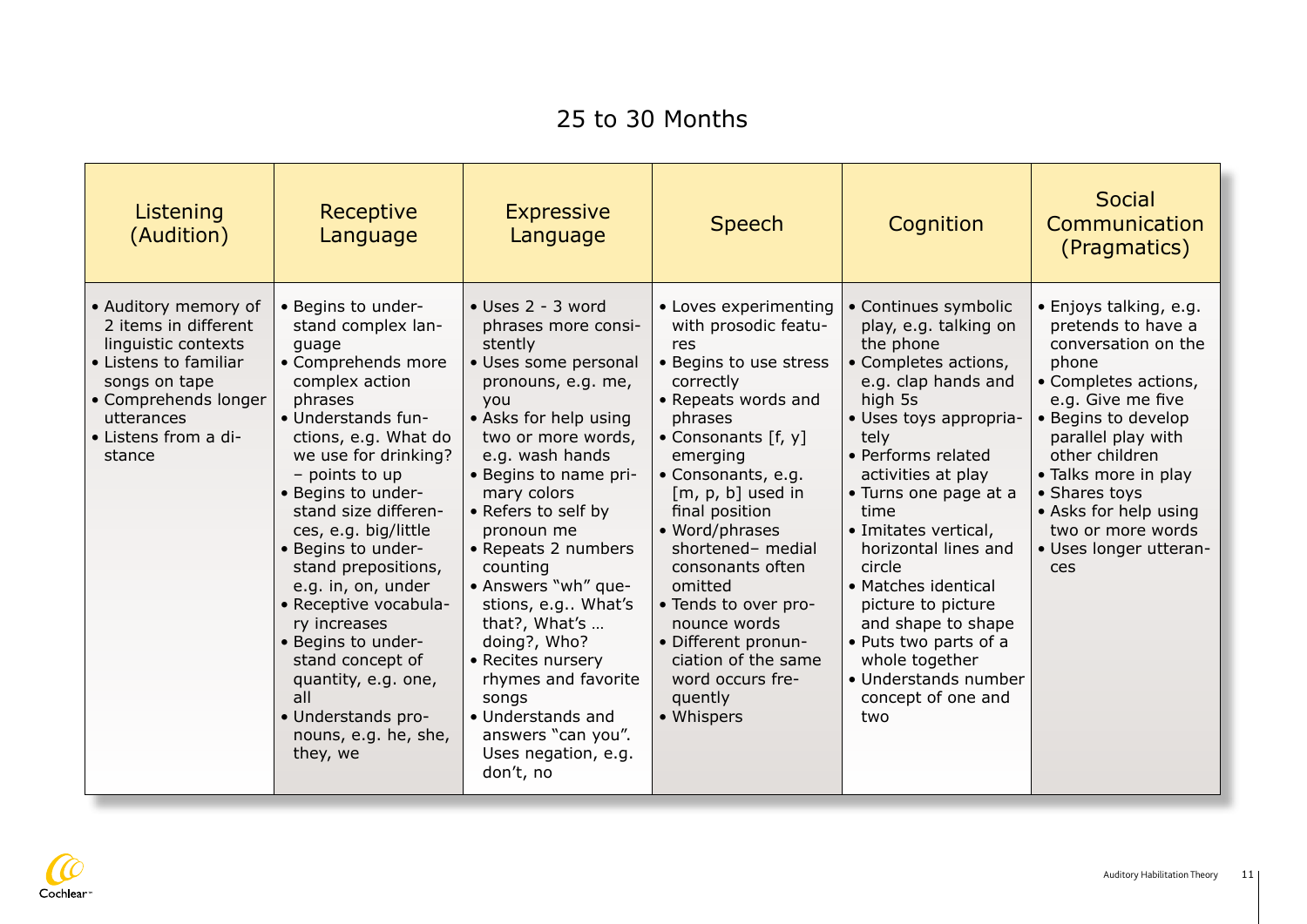

#### 31 to 36 Months

| Listening<br>(Audition)                                                                                                                                                                                                                     | Receptive<br>Language                                                                                                                                                                                                                                                                                                                                                                                                                                           | <b>Expressive</b><br>Language                                                                                                                                                                                                                                                                                                                                                                                                                                                                                                                            | <b>Speech</b>                                                                                                                                                                                                                                                                                                                                                                                                  | Cognition                                                                                                                                                                                                                                                                                                                                                                                                                                                                                                                                   | <b>Social</b><br>Communication<br>(Pragmatics)                                                                                                                                                                                                                                                                                                         |
|---------------------------------------------------------------------------------------------------------------------------------------------------------------------------------------------------------------------------------------------|-----------------------------------------------------------------------------------------------------------------------------------------------------------------------------------------------------------------------------------------------------------------------------------------------------------------------------------------------------------------------------------------------------------------------------------------------------------------|----------------------------------------------------------------------------------------------------------------------------------------------------------------------------------------------------------------------------------------------------------------------------------------------------------------------------------------------------------------------------------------------------------------------------------------------------------------------------------------------------------------------------------------------------------|----------------------------------------------------------------------------------------------------------------------------------------------------------------------------------------------------------------------------------------------------------------------------------------------------------------------------------------------------------------------------------------------------------------|---------------------------------------------------------------------------------------------------------------------------------------------------------------------------------------------------------------------------------------------------------------------------------------------------------------------------------------------------------------------------------------------------------------------------------------------------------------------------------------------------------------------------------------------|--------------------------------------------------------------------------------------------------------------------------------------------------------------------------------------------------------------------------------------------------------------------------------------------------------------------------------------------------------|
| • Continues to expand<br>auditory memory - 3<br>item auditory me-<br>mory with different<br>linguistic features<br>• Sequences 2 pieces<br>of information in<br>order<br>• Listens to stories on<br>tape<br>· Follows 2 - 3 direc-<br>tions | • Understands most<br>common verbs<br>• Understands and<br>responds to more<br>complex language<br>and commands<br>• Carries out $2 - 3$<br>verbal commands in<br>one sentence<br>• Understands several<br>prepositions, e.g. in,<br>on under<br>• Expands concept<br>development<br>• Identifies parts of an<br>object<br>• Understands time<br>concept, e.g. today,<br>yesterday, tomorrow<br>• Understands What is<br>missing?/Which one<br>does not belong? | • Knows gender voca-<br>bulary<br>• Talks about what<br>has drawn<br>• Gives both first and<br>last name when<br>asked<br>• Relates recent expe-<br>riences<br>• Converses in 3 - 4<br>word simple senten-<br>ces<br>• Begins using more<br>complex language<br>· Uses questions, e.g.<br>who, what, where,<br>why<br>· Uses pronouns, e.g.<br>he, she, they, we,<br>you, me<br>• Uses some plurals<br>· Uses possessives<br>• Uses more negati-<br>ves, e.g. not, none,<br>nobody<br>• Begins to use and/<br>because<br>• Names three or<br>more colors | • Makes some substi-<br>tutions [f] for [th],<br>$\lceil w \rceil$ for $\lceil r \rceil$<br>• Medial consonants<br>still inconsistent<br>• Final consonants<br>inserted more regu-<br>larly<br>• Consonants [I, r, sh,<br>s, z, ch] emerging<br>• Vowels and diph-<br>thongs established<br>• Omits some unstres-<br>sed parts of speech<br>• Pronunciation beco-<br>mes more correct<br>• Whispers frequently | • Shares toys and<br>takes turns more<br>appropriately<br>• Develops parallel<br>play<br>• Begins to develop<br>interest in writing<br>and drawing<br>• Begins fantasy play<br>• Matches six color<br>cards<br>• Sorts and categori-<br>zes, e.g. blocks and<br>pegs<br>• Names object when<br>part of it is shown in<br>a picture<br>• Adds two missing<br>body parts to a dra-<br>wing<br>• Shows interest in<br>how and why things<br>work<br>• Completes 2 - 3<br>interlocking puzzle<br>pieces<br>• Imitates drawing a<br><b>Cross</b> | • Takes turns and<br>shares<br>• Recites rhymes<br>• Acts out songs -<br>sometimes changes<br>endings<br>• Engages in make-<br>believe activities<br>• Begins to ask per-<br>mission of others<br>• Expresses feeling<br>• Initiates conversa-<br>tion<br>• Uses questions for a<br>variety of reasons,<br>e.g. to obtain infor-<br>mation, to request |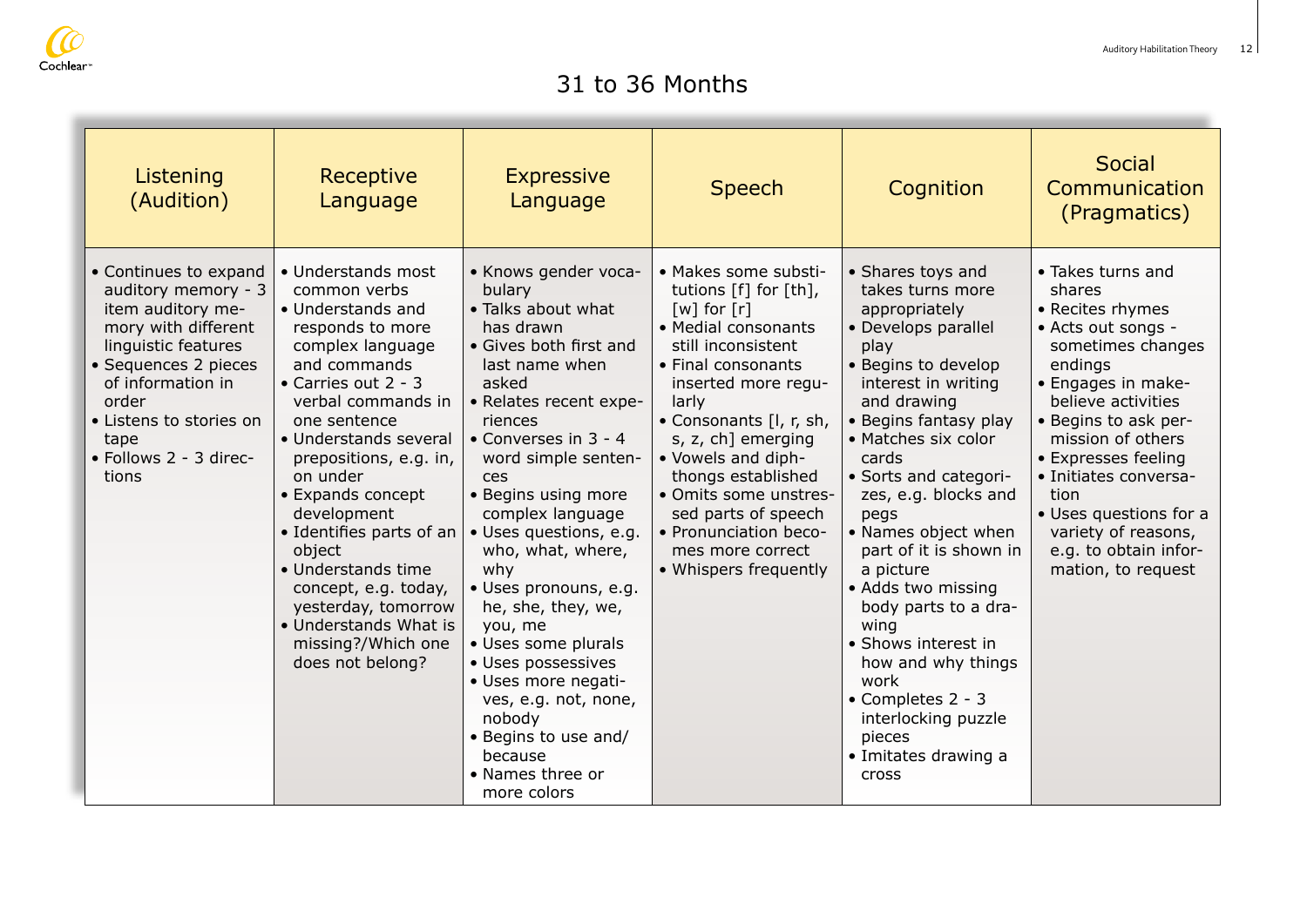#### 37 to 42 Months

| Listening<br>(Audition)                                                                                                                                                                                                                       | Receptive<br>Language                                                                                                                                                                                                                                                                                                                                                                                                                                                                                                                                              | <b>Expressive</b><br>Language                                                                                                                                                                                                                                                                                                                                                                                                                                                                                                                       | <b>Speech</b>                                                                                                                                                                                                                                                                | Cognition                                                                                                                                                                                                                                                                                              | <b>Social</b><br>Communication<br>(Pragmatics)                                                                                                                                                                                             |
|-----------------------------------------------------------------------------------------------------------------------------------------------------------------------------------------------------------------------------------------------|--------------------------------------------------------------------------------------------------------------------------------------------------------------------------------------------------------------------------------------------------------------------------------------------------------------------------------------------------------------------------------------------------------------------------------------------------------------------------------------------------------------------------------------------------------------------|-----------------------------------------------------------------------------------------------------------------------------------------------------------------------------------------------------------------------------------------------------------------------------------------------------------------------------------------------------------------------------------------------------------------------------------------------------------------------------------------------------------------------------------------------------|------------------------------------------------------------------------------------------------------------------------------------------------------------------------------------------------------------------------------------------------------------------------------|--------------------------------------------------------------------------------------------------------------------------------------------------------------------------------------------------------------------------------------------------------------------------------------------------------|--------------------------------------------------------------------------------------------------------------------------------------------------------------------------------------------------------------------------------------------|
| • Auditory memory<br>increases to 5 items<br>• Sequences 3 or<br>more pieces of infor-<br>mation in order<br>• Retells a short story<br>• Follows 3 directions<br>• Processes complex<br>sentence structures<br>• Tracks a 6 word<br>sentence | $\bullet$ Can listen to a 10 -<br>15 minute story<br>• Comprehends an<br>increasing level of<br>complex language<br>• Understands more<br>difficult concepts,<br>e.g. quality, texture,<br>quantity<br>• Understands concept<br>of day/night, e.g. di-<br>stinguishes day from<br>night activities<br>• Follows directions<br>using concepts of<br>empty/full, same/<br>different<br>• Understands loca-<br>tional prepositions,<br>e.g. next to<br>• Begins to under-<br>stand comparatives,<br>e.g. I am taller than<br>you.<br>• Understands about<br>900 words | • Holds conversations<br>using many correct<br>grammatical struc-<br>tures (plurals, pos-<br>session, pronouns,<br>prep, adj.)<br>• Uses "when" and<br>"how many" que-<br>stions<br>· Uses so/because<br>• Relays a message<br>• Describes what<br>objects can be used<br>for<br>• Starts to answer<br>"what if?" questions<br>• Answers What is<br>missing?<br>• Identifies which one<br>does not belong and<br>answers Why?<br>• Attempts to answer<br>problem-solving<br>questions, e.g. What<br>if?<br>· Uses about 500 in-<br>telligible words | · Uses some blends,<br>e.g. [mp, pt, br, dr,<br>gr, sm]<br>• Consonants [j, v, th]<br>emerging<br>• Some substitutions<br>still made, e.g. [gw]<br>for $\lceil \text{gr} \rceil$ in blends<br>• Pronunciations of<br>words more stable<br>from one production<br>to the next | • Begins one-to-one<br>correspondence<br>• Follows directions<br>using concepts, e.g<br>empty, full, same,<br>different<br>• Develops more dif-<br>ficult concepts, e.g.<br>quality, quantity,<br>texture<br>• Compares objects<br>• Begins simple pro-<br>blem solving<br>· Develops imagina-<br>tion | • Takes turns<br>• Plays with other<br>children more ap-<br>propriately<br>· Shows understan-<br>ding of others' fee-<br>lings/needs<br>• Interacts through<br>simple conversation<br>• Initiates conversa-<br>tion<br>• Enjoys role-plays |

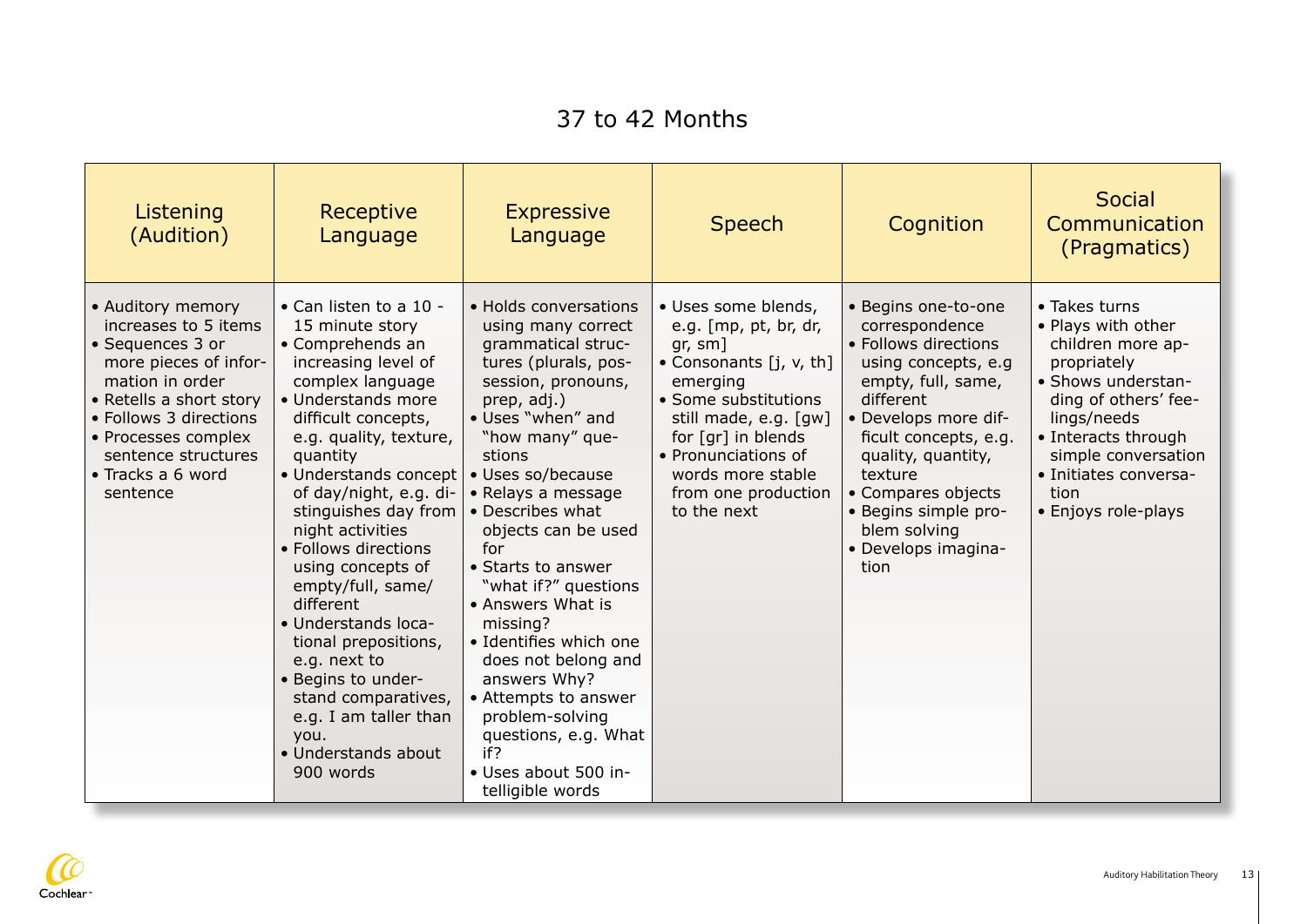

#### 43 to 48 Months

| Listening<br>(Audition)                                                                                                                                                                                                                                                                                                                                                                              | Receptive<br>Language                                                                                                                                                                                                                                                                                                                                                                   | <b>Expressive</b><br>Language                                                                                                                                                                                                                                                                                                                                                                                                                                                                                                                        | <b>Speech</b>                                                                                                                                                                                                                                                                                                          | Cognition                                                                                                                                                                                                                                                                                                                                                                                                                          | Social<br>Communication<br>(Pragmatics)                                                                                                                                                                                                                                                                                                                                                         |
|------------------------------------------------------------------------------------------------------------------------------------------------------------------------------------------------------------------------------------------------------------------------------------------------------------------------------------------------------------------------------------------------------|-----------------------------------------------------------------------------------------------------------------------------------------------------------------------------------------------------------------------------------------------------------------------------------------------------------------------------------------------------------------------------------------|------------------------------------------------------------------------------------------------------------------------------------------------------------------------------------------------------------------------------------------------------------------------------------------------------------------------------------------------------------------------------------------------------------------------------------------------------------------------------------------------------------------------------------------------------|------------------------------------------------------------------------------------------------------------------------------------------------------------------------------------------------------------------------------------------------------------------------------------------------------------------------|------------------------------------------------------------------------------------------------------------------------------------------------------------------------------------------------------------------------------------------------------------------------------------------------------------------------------------------------------------------------------------------------------------------------------------|-------------------------------------------------------------------------------------------------------------------------------------------------------------------------------------------------------------------------------------------------------------------------------------------------------------------------------------------------------------------------------------------------|
| • Processes longer<br>and more complex<br>language structures,<br>e.g. Can you find<br>something that lives<br>in a tree, has fea-<br>thers and a yellow<br>crest?<br>• Follows directions<br>with more difficult<br>concepts, e.g. Put<br>the thick blue squa-<br>re behind the mpty<br>jug.<br>· Re-tells longer sto-<br>ries in detail - 5 or<br>more sentences<br>• Tracks an 8 word<br>sentence | • Continues to expand<br>vocabulary compre-<br>hension<br>• Understands singu-<br>lar/plural<br>• Understands diffe-<br>rence between past/<br>present/ future<br>• Answers final word<br>analogies<br>• Identifies objects<br>missing from scene<br>• Understands day/<br>morning/ afternoon/<br>night<br>• Makes comparisons<br>of speed/weight<br>• Understands 1500 -<br>2000 words | • Uses his/her/their<br>• More consistent use<br>of plurals - irregular<br>and regular<br>• Talks about pictures<br>and story books<br>· Uses more sophisti-<br>cated imaginative<br>play<br>• Uses negatives and<br>some modals, e.g.<br>shouldn't/ won't/<br>can't<br>• Uses comparisons<br>• Makes inferences<br>• Develops colloquial<br>expressions<br>· Uses How much?<br>How? questions<br>• Uses 800 - 1500<br>words<br>• Uses more complex<br>language structures<br>· Spontaneous ut-<br>terances are mo-<br>stly grammatically<br>correct | • Reduces omissions<br>and substitutions<br>• Most consonants<br>established<br>• More blends emer-<br>ging in initial and<br>final position<br>• Rate and rhythm<br>normal<br>• Uses appropriate<br>loudness level<br>• Uses appropriate<br>intonation<br>• For accompanying<br>chart, see Sounds of<br>Speech pg 43. | • Draws simple<br>objects<br>• Understands time<br>concepts, e.g.<br>.today/ tomorrow/<br>yesterday/ morning/<br>afternoon/ night<br>• Tells how many fin-<br>gers and toes<br>• Associates an object<br>with an occupation,<br>e.g. thermometer/<br>doctor<br>• Continues to deve-<br>lop imagination<br>• Concentration incre-<br>ases<br>• Copies simple pictu-<br>re line drawings<br>• Matches patterns<br>• Makes inferences | • Increases confidence<br>and self esteem<br>• Requests made from<br>others, e.g. shop/<br>retail assistant<br>• Uses intonation ap-<br>propriately<br>• Initiates conversa-<br>tion<br>• Adapts to changes<br>of topic<br>• Uses language for<br>different communi-<br>cative intent, e.g.<br>obtaining informa-<br>tion, giving infor-<br>mation, expressing<br>needs/feelings,<br>bargaining |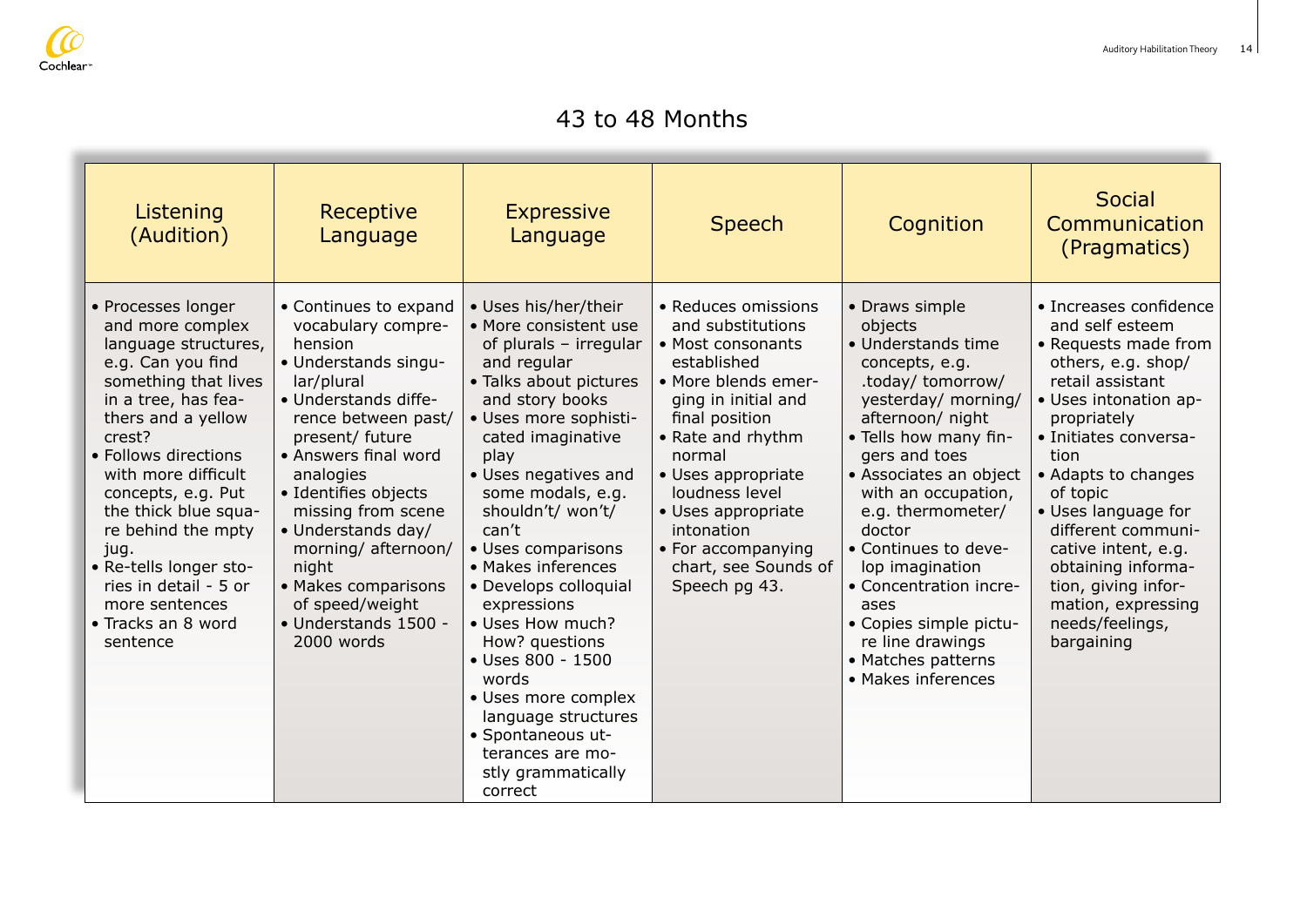#### $\overline{\phantom{a}}$ **Sounds of Speech\***



\* Typical average upper age limits of consonant production

#### Acknowledgement

Source: Estabrooks, W. (1998) Cochlear Implant for Kids, © 1998 Warren Estabrooks and The

Alexander Graham Bell Association of the Deaf. Inc. Reprinted by Permission.

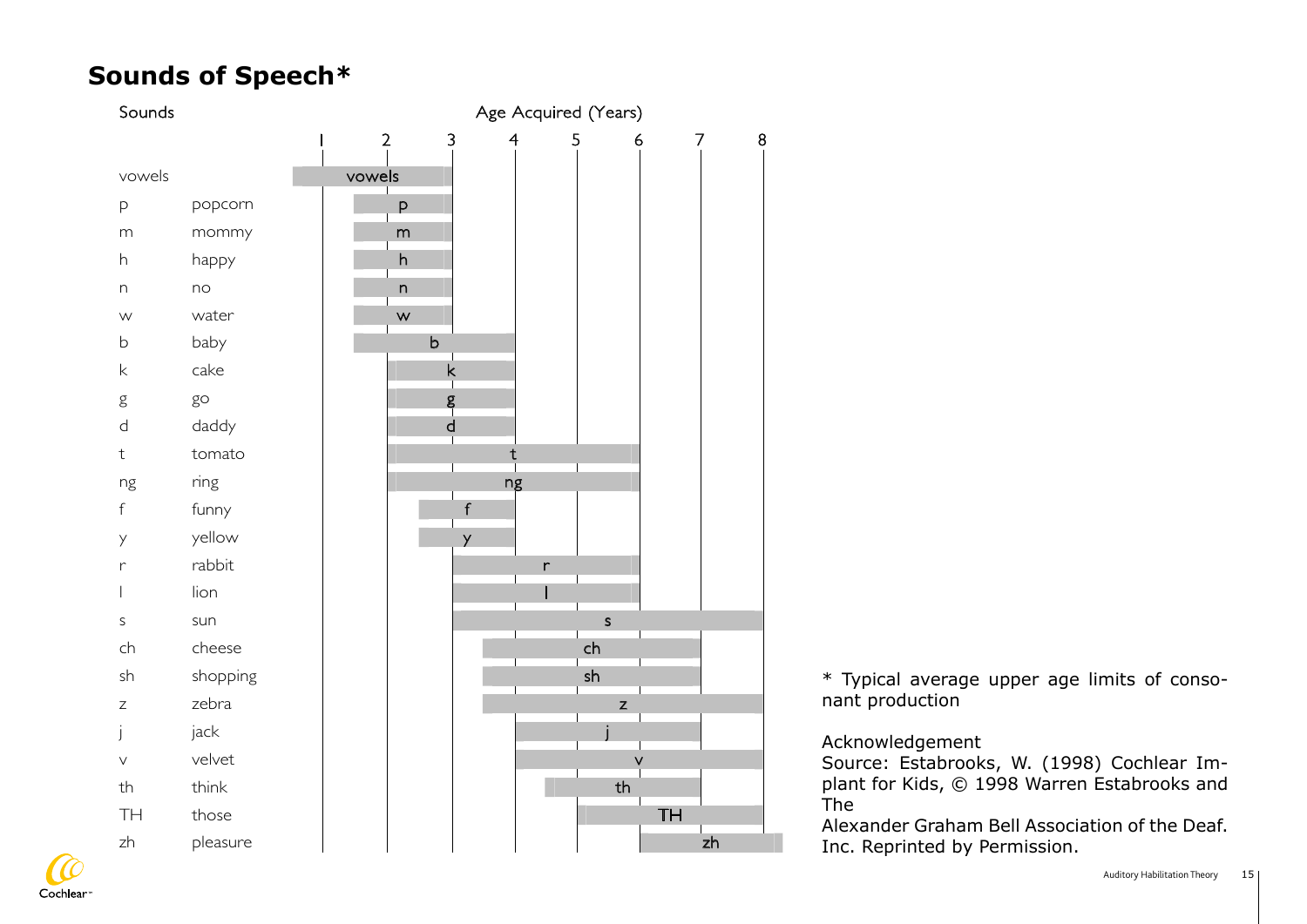

#### **Personal Notes**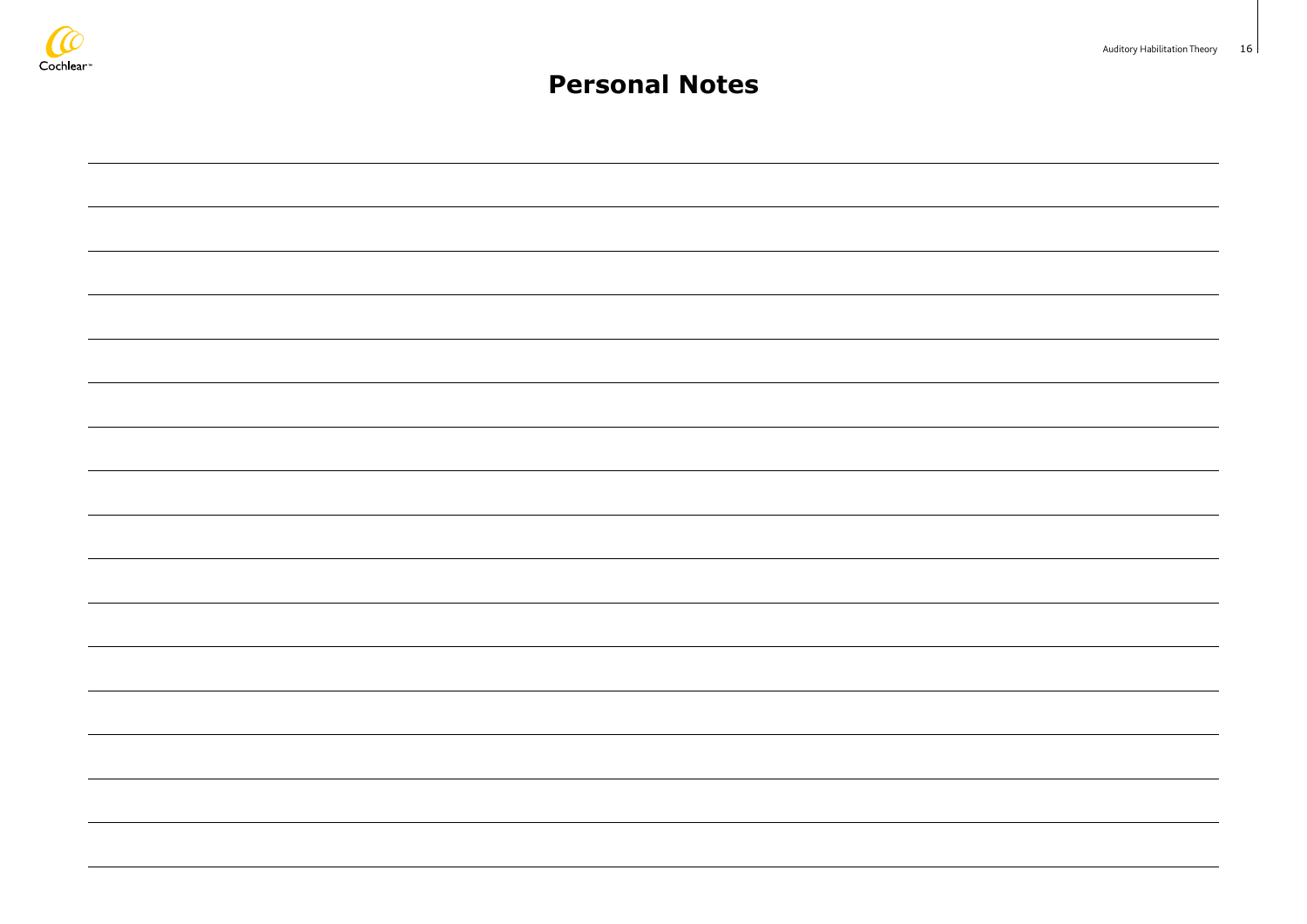| <b>Personal Notes</b> |
|-----------------------|
|                       |
|                       |
|                       |
|                       |
|                       |
|                       |
|                       |
|                       |
|                       |
|                       |
|                       |
|                       |
|                       |
|                       |
|                       |
|                       |
|                       |